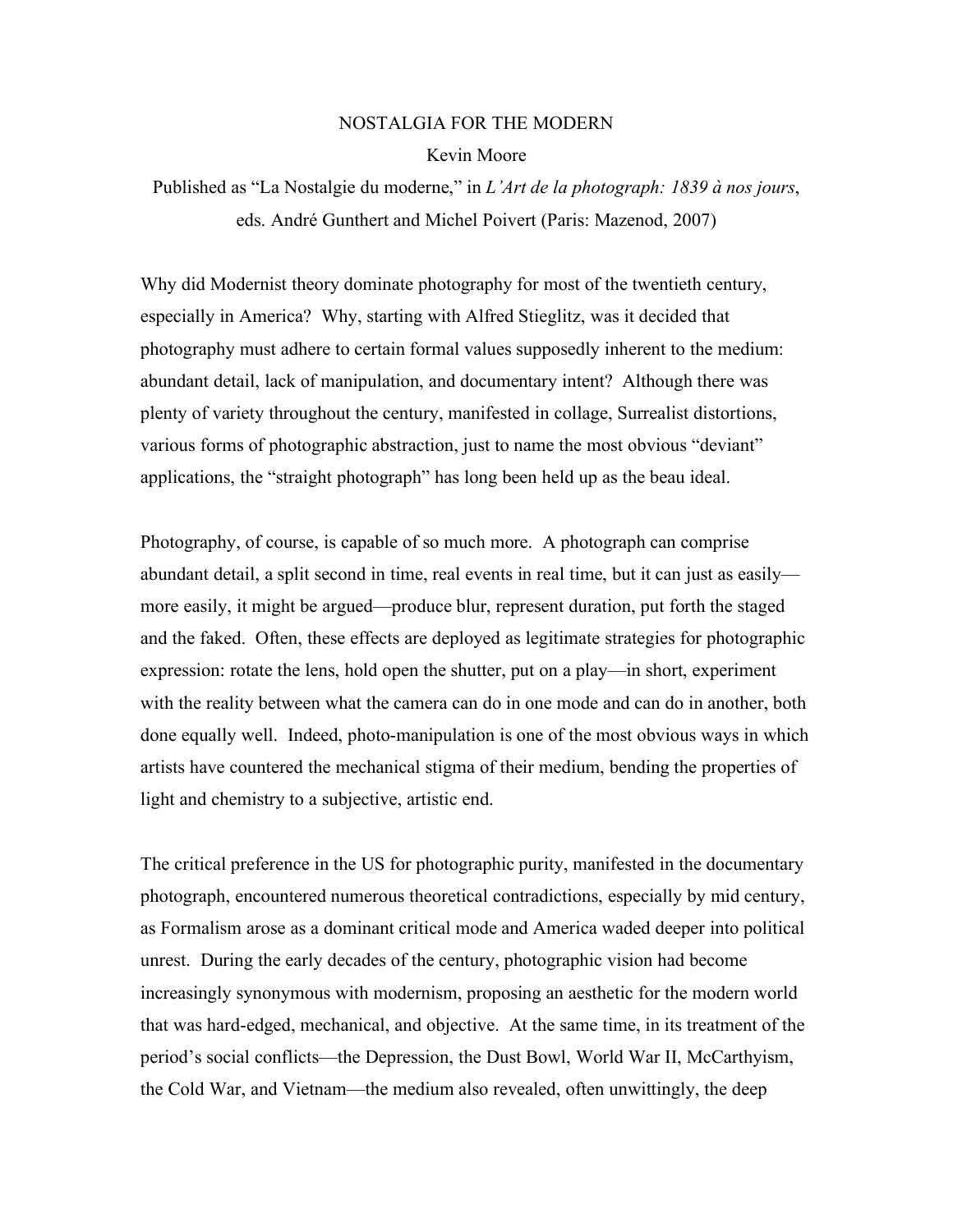complexities of modernism itself: the dangers of rigid ideologies; the fragility and volatility of utopian schemes; the side effects, both social and environmental, of largescale industrial growth; and the unavoidable disappointments associated with mass culture and mass consumption. In the struggles to manage these dual tendencies, carried out in attempts to define critical standards for art photography, there emerged what might be called a "nostalgia for the modern": a longing for an imaginary moment in the medium's history, defined in terms of its purest aesthetic values. Embodied here was the inherent conflict with actual historical events depicted; in that sense, discussions of photography ran a close parallel to political debates, which also strove for a vision of wholeness and historical continuity.

Writing on Abstract Expressionism in *Artforum* in 1974, critic Eva Cockcroft said: "To understand why a particular art movement becomes successful under a given set of historical circumstances requires an examination of the specifics of patronage and the ideological needs of the powerful."<sup>1</sup> It is significant that Abstract Expressionist painting and straight photography, seemingly so opposed as modes of expression, should have risen to prominence and achieved critical clarity simultaneously, during the 1950s. This occurrence, it may be argued, was not merely coincidental. Indeed, the two movements might be seen in a Derridean sense, as opposing categories defined against one another yet sharing a similar criteria. Neither could have been defined as such, nor defined to such an extreme, without the contrasting values and intentions of the other.

Serge Guilbaut's thesis regarding art of this period proposed that it was the depoliticization of American culture following the Second World War that made it possible for an art movement such as Abstract Expressionism to flourish. Abstraction, on the surface at least, contained no overt commentary on social or political issues and thus contained no incendiary political content. Of course, one line of rhetoric held that AbEx was an absolute expression of American freedom, pure democracy on canvas, in the sense that the variety of styles and approaches to abstraction in the paintings represented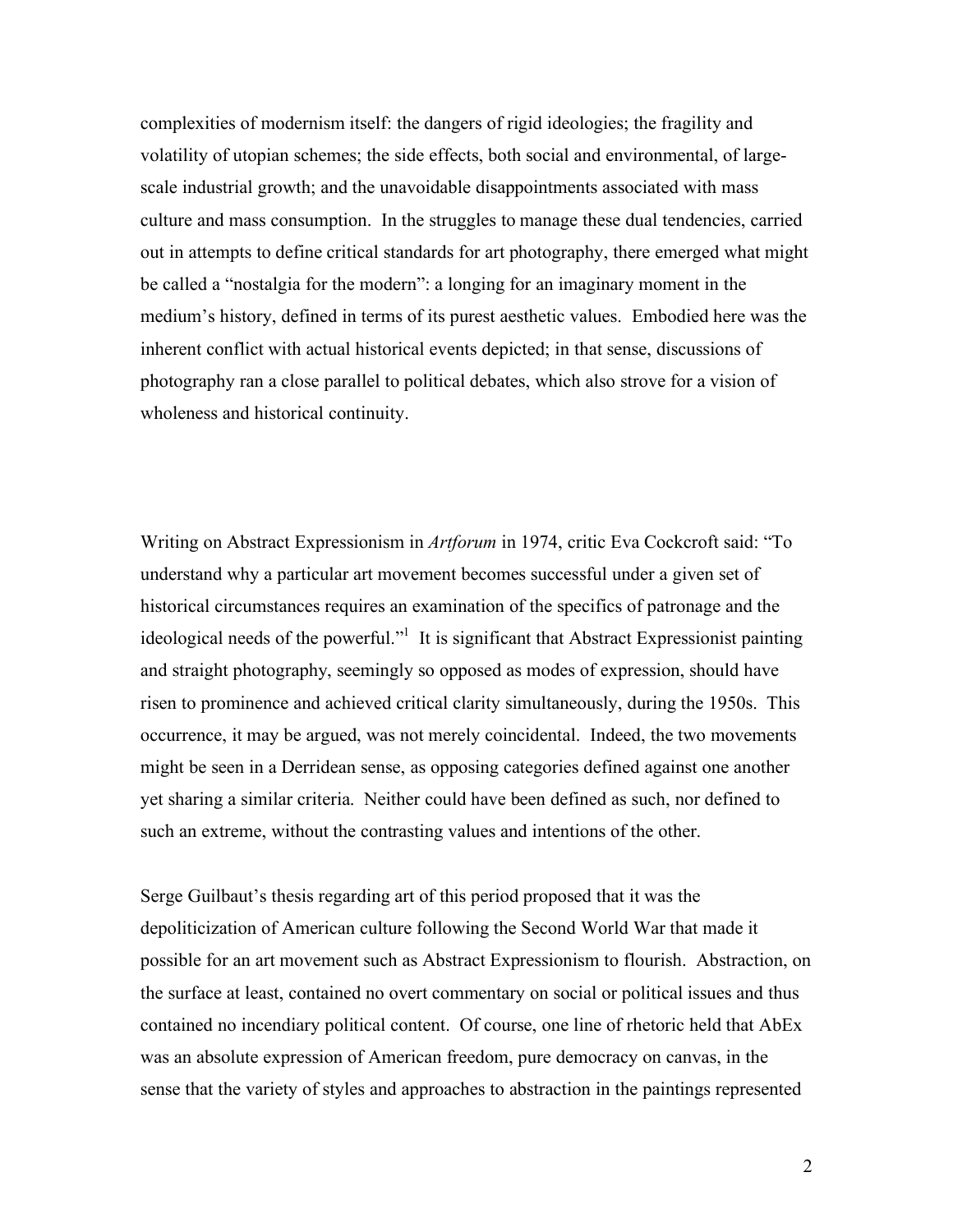perfectly the individualism America so proudly celebrated. Moreover, abstraction avoided the more unsavory aspects of American freedoms, namely the freedom to consume such large and varied quantities of consumer goods. These values appeared unavoidably political in the traveling shows of AbEx painting, exported to countries like the USSR during the 1950s—cold war politics waged through canvasses understood as explorations of individual human psychology. Abstraction, in all its glorious vagary, has always been a pliant style, open to multiple interpretations.<sup>2</sup>

But this has never really been true for photography. Due to the photograph's unavoidable specificity, even pictures devoid of people can hardly be seen without inferring some kind of social and/or political content. A cat sleeping on a chair (a neutral enough subject) will embody, on some level, the economic prowess of bourgeois mercantilism in developed Western countries. Photography, too, has its own "weak points" in terms of interpretive pliancy—propaganda in the media and as "hard" evidence in courts of law but there is always, to varying degrees, certain unavoidable information in photographs that must be addressed. And this "content" is often unsettling to viewers. A sleeping cat is one thing; prostitutes, murder victims, war atrocities—these are other things altogether.

Importantly, in America, what was seen to be the fundamental documentary character of photography demanded a certain style, one defined most emphatically by Walker Evans. We are talking here, of course, about the famous "style-less style," which became the baseline for serious documentary photography attempting social change, but it also became an art-documentary style in its own right. Evans thought of himself as an artist, but his approach set expectations for judging the artistic merits of work with serious documentary intent: good documentary-based work had to be straightforward, taken head-on, without any sort of obvious visual inflection inserted by the photographer. It had to be, in a certain sense, a photograph *without* a photographer, a photograph in which all that mattered was what was seen in the picture. Even Dorothea Lange, so socially committed and personally involved in her approach, was careful to excise herself from the drama of the image. By doing so, she created an authorless, propagandistic document that could also be seen, in certain contexts, as a work of art in a documentary style. Her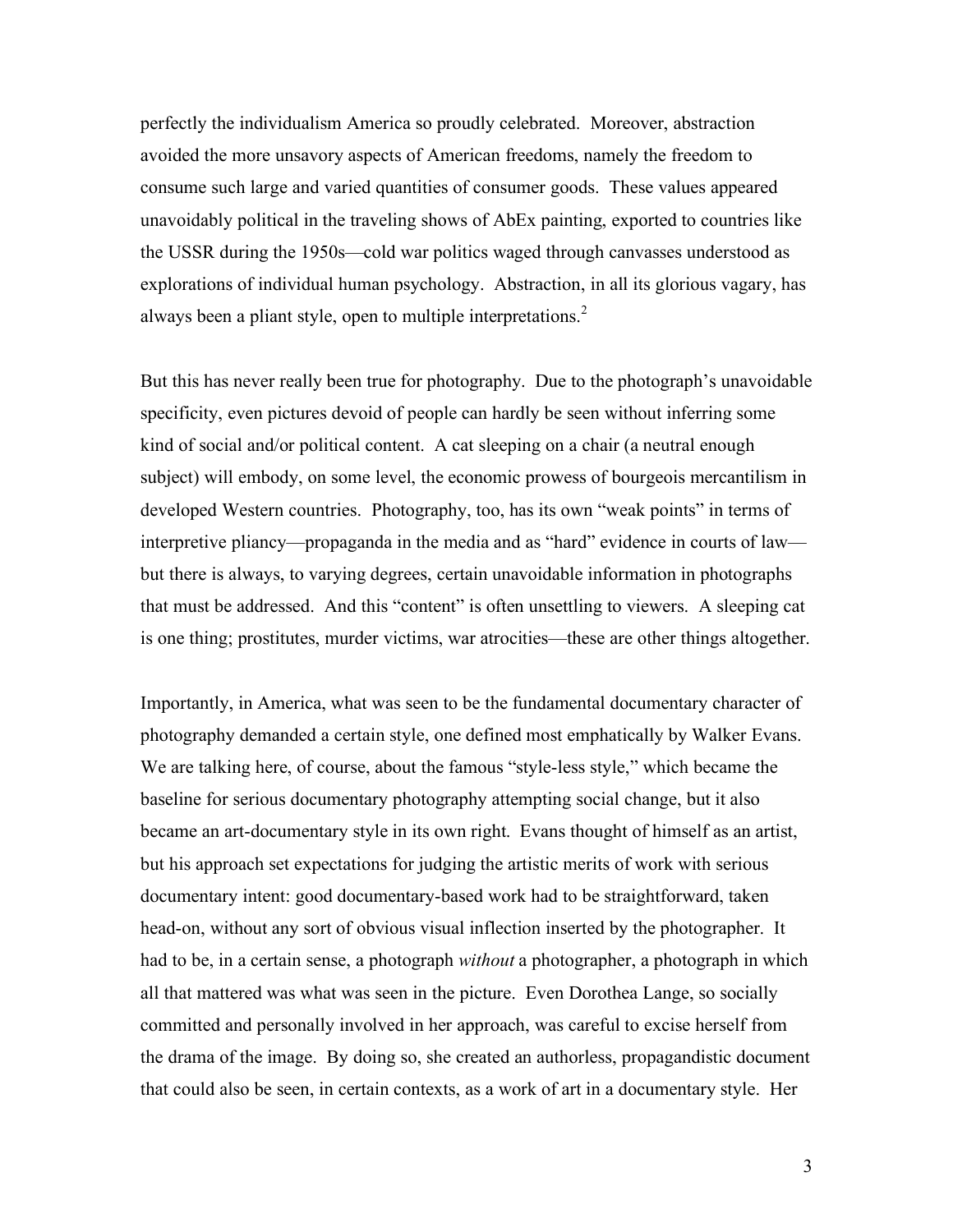large prints of the 1940s, in particular, have a dual aspect as both propaganda posters and art photographs, the large print—or exhibition print—being a common format for art photography of this period.

There were, of course, plenty of other photographs full of social and political content, yet also possessing a an idiosyncratic style (a "stylish style," if you will) associated with various individual photographers, which threw another wrench into discussions of photographic modernism in America—to the degree that another term for it had to be invented. Usually, in the United States, the term *reportage* referred to pictures by European photographers, such as Henri Cartier-Bresson, who made images full of social and political content, yet these values were in a certain sense diminished by the prominence of style. By the standards just outlined, here was a blending of categories: evident documentary intent combined with personal expression, socio-political content couched in a radically subjective formalism. For proponents of American photographic Modernism, reliant on form as the distinction between an art photograph and a photograph produced for utility, such overlaps were challenging.

To take an important example, in the writings of John Szarkowski, former curator at the Museum of Modern Art and the twentieth century's greatest spokesman for Modernist photography, there is an evident discomfort in the grinding tension between form and content. This tension is perhaps best summarized in his often-repeated statement that, in photography, "form and content are the same thing," a sphinx of a phrase, revealing a dilemma critics of the various mediums were faced with at that time. One is reminded of remarks on literary criticism by Susan Sontag. In her essay "On Style," published in 1965, three years after Szarkowski's appointment at MoMA, she observes: "Everyone is quick to avow that style and content are indissoluble." Yet, she goes on, "most of the same critics who disclaim…that style is an accessory to content maintain the duality when applying themselves to particular works of literature. It is not easy, after all, to get unstuck from a distinction that practically holds together the fabric of critical discourse…and would be difficult to surrender without a fully articulated working replacement at hand."<sup>3</sup> It is hard now to comprehend why the distinction between form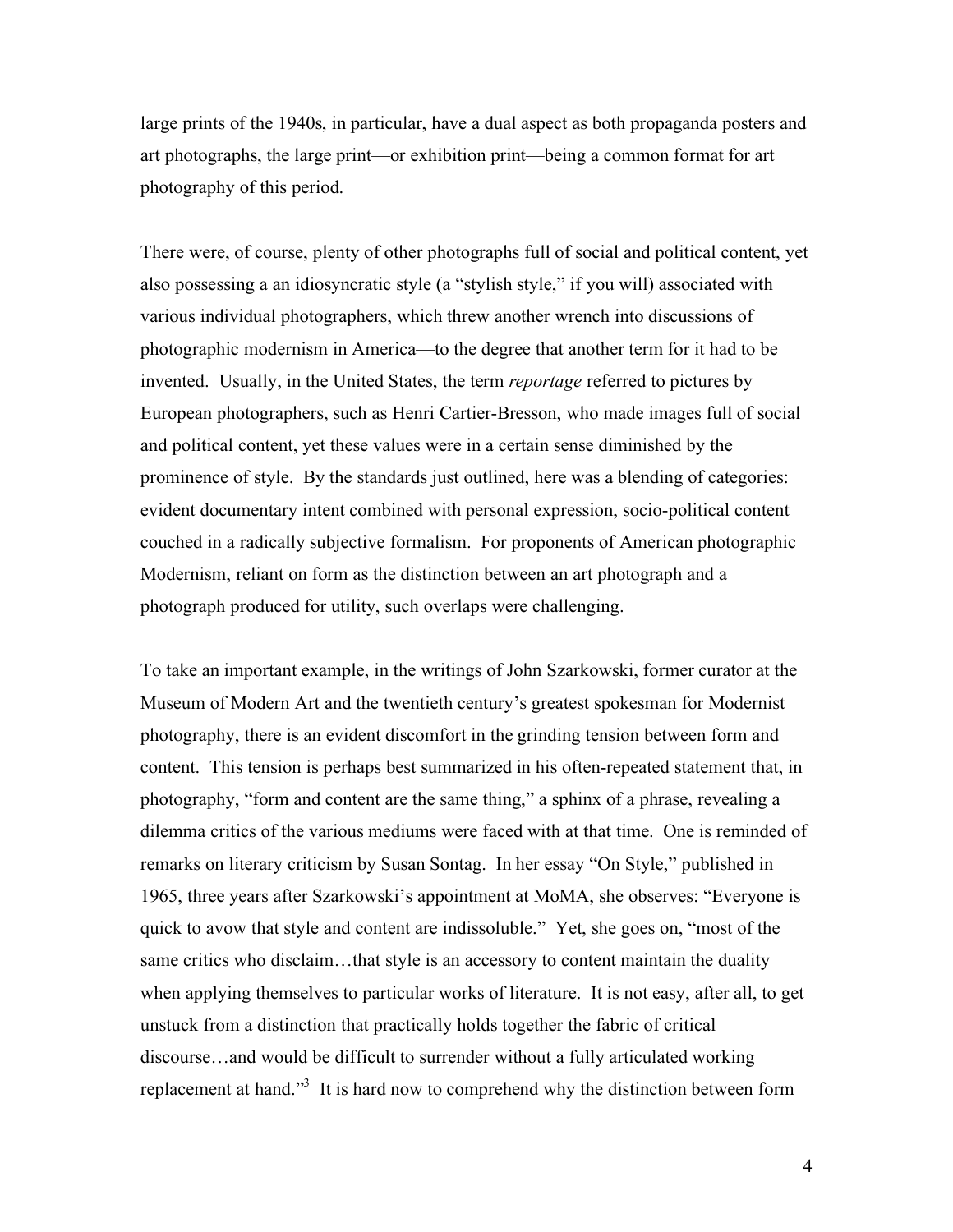and content would have been so widely discredited in 1965, except to understand that form, [particularly in relation to art photography], had achieved a newfound respect in the arts. Indeed, it is not the dialectic between form and content that is being discredited here; it is simply content, because content had always dominated form, distracting readers and viewers from considering the significance of form, and critics were trying to take content down a notch by demolishing the equation altogether.

But let's back up a minute and examine what the established mythologies of American Modernism really were, starting with the debates that surrounded painting, where such ideas were first formulated. The orthodox narrative of American art is that a flowering occurred after 1945 and that all previous art, realist painting in particular, was understood to be merely "folksy," "illustrational." Much of the rhetoric surrounding such claims was based on transcendental mythologies of art, descended from the nineteenth century: art was something personal, expressive, exalting; rather than having a purpose, art was created for its own sake and had nothing to with politics or public life. Such definitions implied that art with some sort of overt purpose—art created to impact social behavior, for example—was not really art; it was something else, something small-minded and parochial. Writing in the City Art Museum of Saint Louis catalogue for *Trends in American Painting*, in 1942, P. T. Rathbone wrote: the artist "creates for his own sake and for those who follow him, but he does not paint for society's sake."<sup>4</sup>

Such attitudes were encouraged, no doubt, by the climate of economic and political triumphalism fostered in the United States after the Second World War. Clement Greenberg, the most potent advocate of Modernist thought in America, made explicit the connection between the rise of artistic abstraction and American power in 1948, when, in *Partisan Review*, he proclaimed: "The main premises of Western art have at last migrated to the United States, along with the center of gravity of industrial production and political power."<sup>5</sup> However, the pressures and limits increasingly applied by McCarthyism and Cold War politics influenced which forms of art could be promoted and how those forms could be talked about. Significantly, by the time Greenberg published his best-known text, "Modernist Painting," in 1960, he had replaced all overt discussion of social politics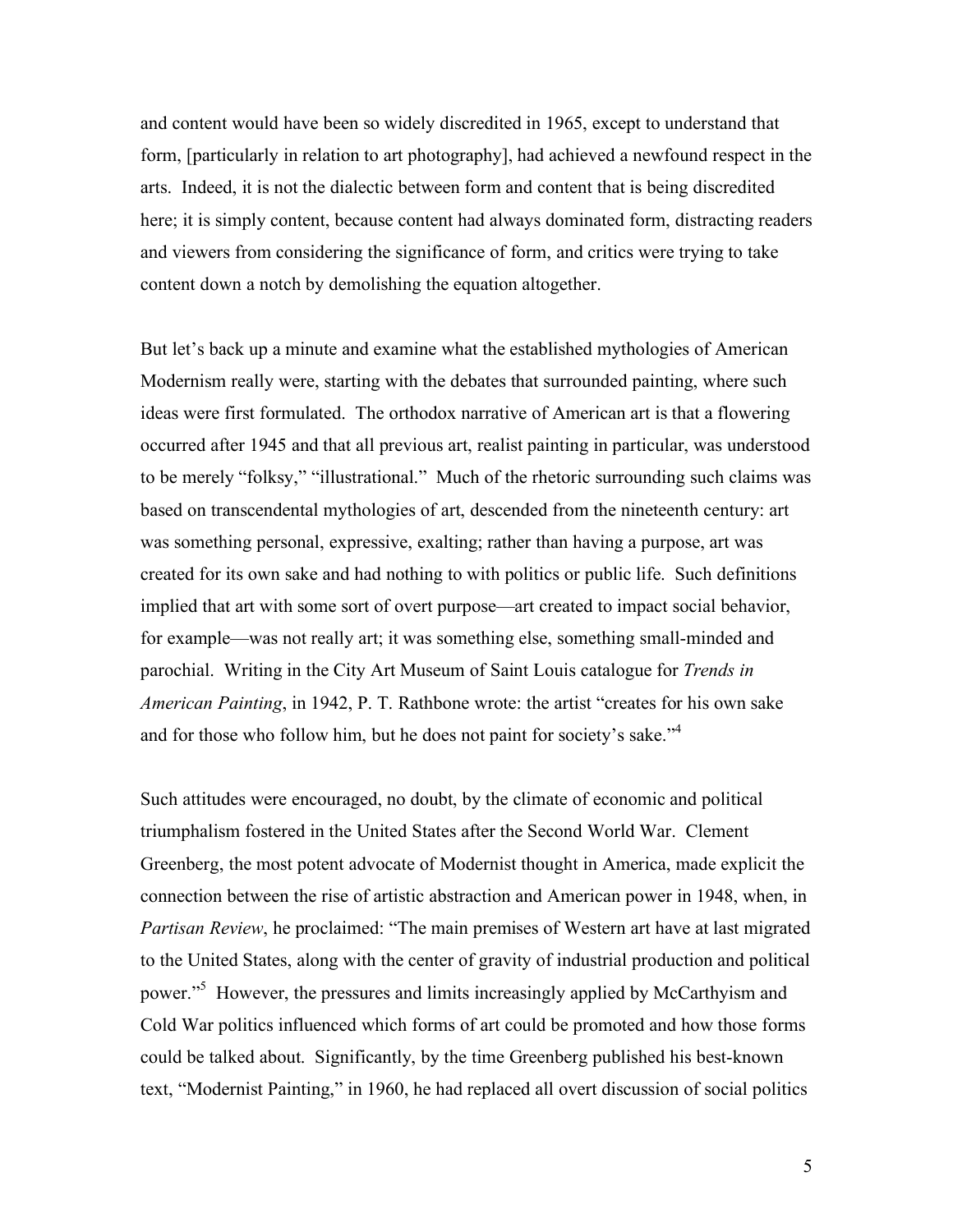with an abstract vocabulary of "self-criticism," "aesthetic consistency," and "intelligible continuity," illustrating that historical context of any kind had become increasingly difficult to address in relation to serious art. Painting was about painting, went his argument.<sup>6</sup> Of course, beyond art criticism, this rule governed what could be depicted in art itself. After the 1930s in the United States, even the progressive realism of Léger was seen as a return to Russia—viz., it conjured the specter of Communism.

Where did the preponderance of such ideas leave photography? While painters had the option of falling into an aesthetic "quietism," taking a neutral path politically by embracing abstraction, the course for photographers wasn't so clear. Indeed, the threat was real. Photographs with significant social content ran the risk of being denounced as subversive and "anti-American." The Photo League, which promoted social-based photography, was closed down in 1951 amidst threats and rumors generated by the reactionary McCarthy administration.

There were, however, some photographers, such as Minor White and Aaron Siskind, who experimented in photographic abstraction, attempting in both cases to find a pure visual language for the expression of the self. Unlike their painter counterparts, for whom the individual gesture embodied the most profound evidence of this idea, the photographers "found themselves" in the visible world: in isolated views of rock formations and peeling walls and tide pools. Critics argued that such work violated the rule of media purity: such photographs, it was argued, were "not photographic" in the sense that they did not demonstrate what photography and photography alone could achieve as an medium. White and Siskind's photographs were in fact purely photographic; they were unmanipulated and full of specific detail. Technically, they were straight photographs. The real criticism lay in the fact that they too obviously resembled works by AbEx painters. Siskind's work, in particular, looked like small paintings by his close friend Franz Klein (whose paintings were, in truth, influenced by Siskind's photographs<sup>7</sup>).

Usually, for art photographers at this time, the challenge was just the opposite: content was the harder part of the equation to contain, to explain away, *to not see*. This, no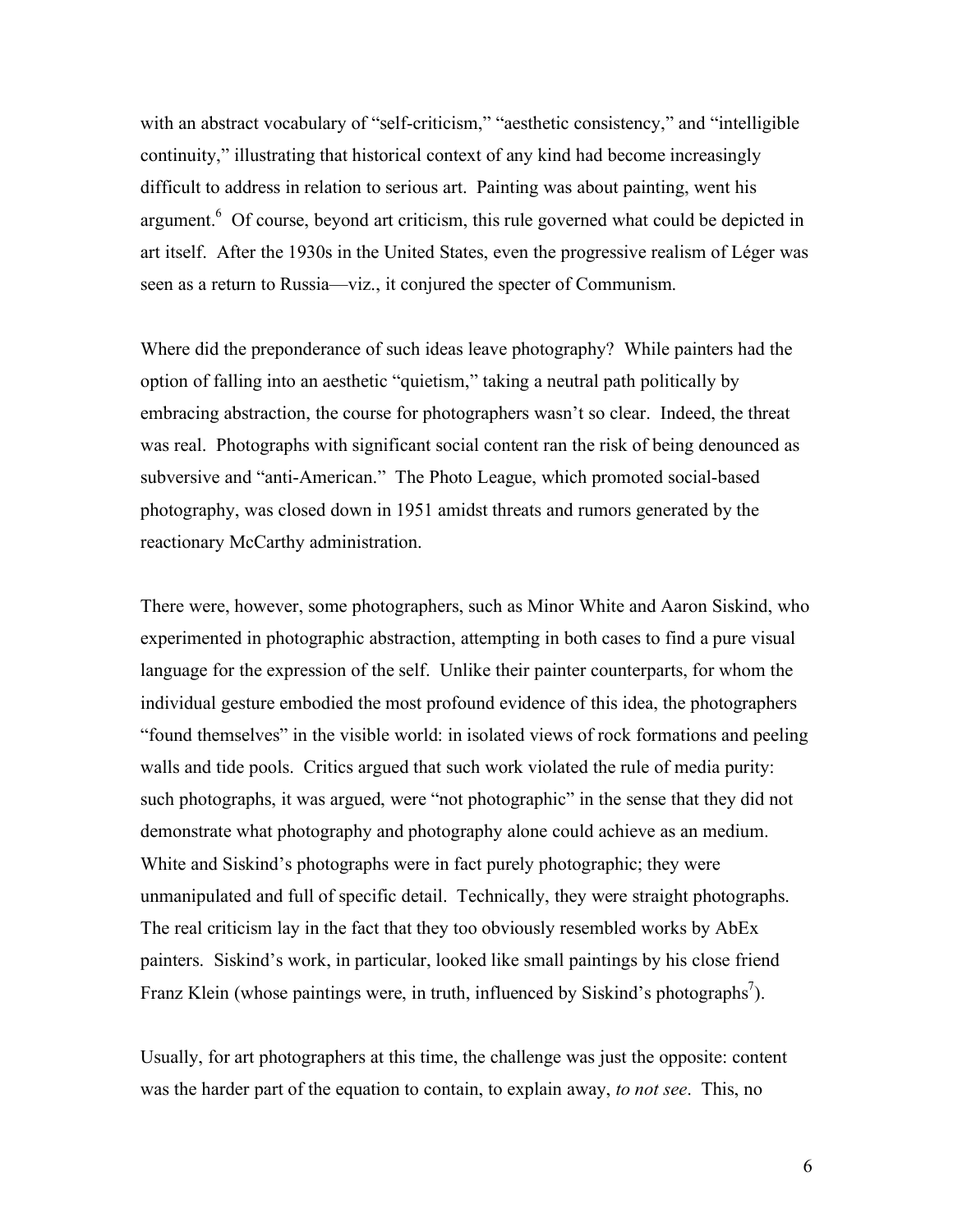doubt, was because of photography's reputation as a "transparent medium," an attitude fostered by decades of public control by the picture press, which had trained viewers to look into the picture, to see actions performed there "within the window," but not to see style. Of course, certain proponents of photography had been trying to make this point, or some version of it, for years, to varying degrees of success. Since the 1930s, with only a few notable exceptions—the Photo League, Helen Gee's Limelight gallery, Minor White's journal *Aperture*, a handful of minor critics, and the Art Institute of Chicago, perhaps—the most significant and continuous advocate of art photography was New York's Museum of Modern Art. Since the founding of the Department of Photography in 1940, the museum had attempted in various ways to define the medium as a modern art form. The first effort was launched by Beaumont Newhall, whose 1937 exhibition *Photography 1839-1937* established a technical history of the medium and presented a canon of European and American masters. Newhall's approach to photography was largely art historical in that, besides assembling work by the medium's greatest practitioners, he presented a fluid history of technological advancement from which he extrapolated a set of aesthetic conclusions. Newhall's approach was eventually usurped by Edward Steichen, whose governance of the department lasted throughout the 1940s and 1950s. Steichen's idea for art photography was based on his often-stated belief that art was something fundamentally apolitical, that it transcended the petty conflicts of a given time and place. Although his career was in some ways more nuanced, today Steichen is known for such large blockbuster exhibitions as *The Road to Victory* (1942) and *The Family of Man* (1955), shows that led with a premise of universal values but were, in fact, large-scale, politically-charged propaganda installations, walk-through versions of *Life* magazine.

When Szarkowski replaced Steichen in 1962, the "apolitical political" regime came to an end and a new era of legitimate investigation into photography as an artistic medium began. With it came the fullest flowering of Modernist photographic theory. In his role as curator, Szarkowski was more a critic than an art historian. His great service was to present new and exciting bodies of work, for he had exquisite (if sometimes narrow) taste, and to resurrect work from the past that had not been formerly recognized.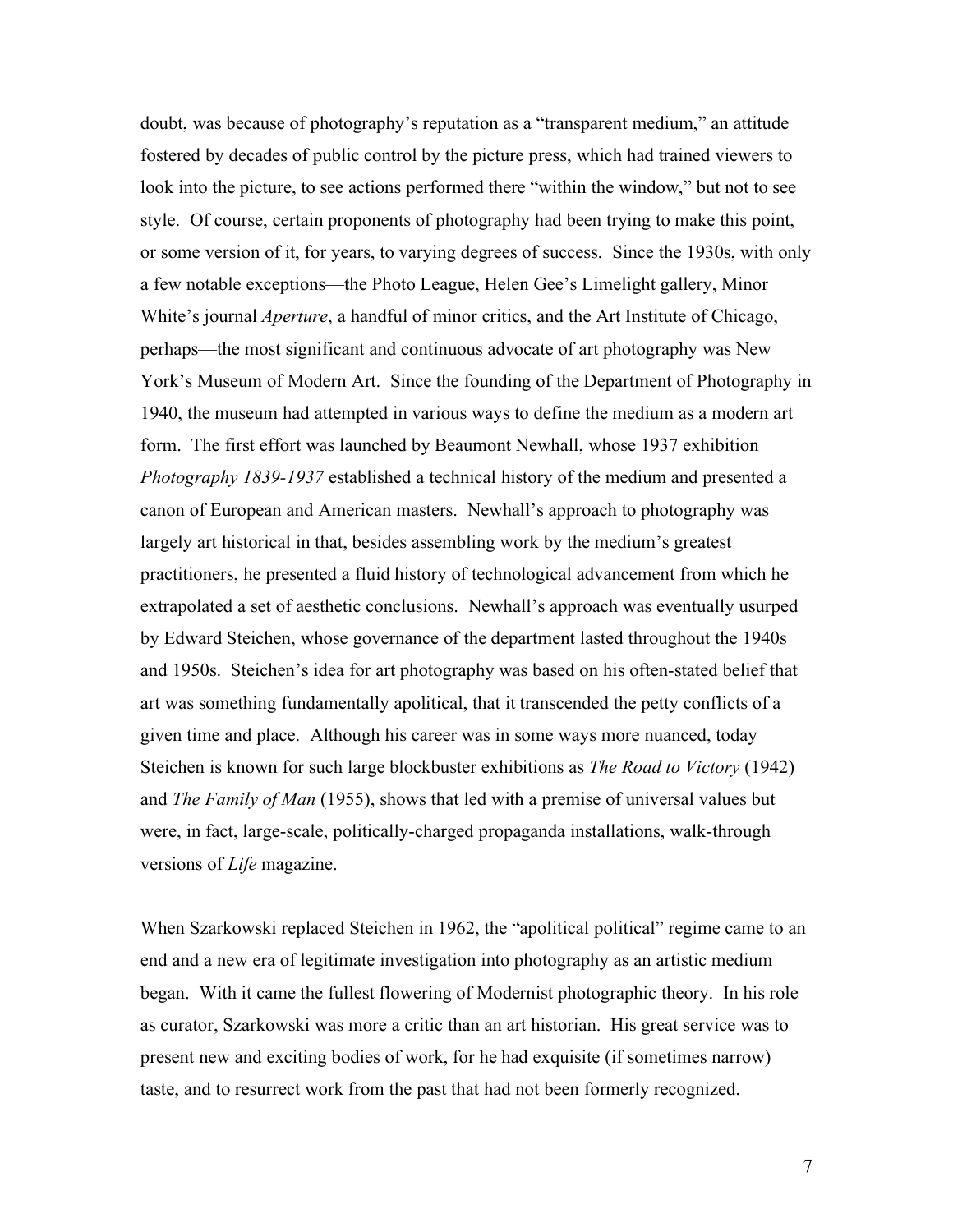Together, these two programs constituted an effort to reorganize photography's history. But Szarkowski's history was mostly a visual history, one based on a set of aesthetic qualities which, he proposed, were inherent to the medium: "the thing itself," "the detail," "the frame," "time," and "vantage point," as he defined them in *The Photographer's Eye*, in 1964. $8$  His investigation into photographic aesthetics shares much in common with the Modernist thought of Greenberg, who, in "Modernist Painting" (1960), had reduced all of painting to being about "the ineluctable flatness of the support." But Szarkowski's approach seems to have developed more out of the Zeitgeist of the period and through his thinking on the architecture of Louis Sullivan, the subject of Szarkowski's first book, published in 1956.<sup>9</sup>

Besides the quality of his judgments, one of Szarkowski's greatest (and most problematic) contributions to the history of photography was recognition for vernacular works, photographs by practitioners working outside the boundaries of art photography proper: Timothy O'Sullivan's US Geologic Survey photographs; recently-surfaced photographs by unknown amateur Jacques-Henri Lartigue; and countless photographs by unknown news photographers, exhibited in *From the Picture Press* in 1973. In theory, any photograph could be considered an art photograph. Essentially, it was the formal resolution of the picture that determined this to be the case or not.

Many photographers, such as O'Sullivan, Lartigue, and the anonymous press photographers just cited, not to mention Eugène Atget, E. J. Bellocq, and numerous others, were explicit "problem cases"; all were, in one way or another, dubious candidates for reclassification as art photographers. Less obvious but equally problematic was the assimilation of various European photographers who had worked in a lyrical documentary style since the 1930s. Cartier-Bresson, Brassaï, and André Kertész, each of which had major retrospectives at MoMA during the 1960s, found in their exposure through MoMA a reordering of the values of their photographs as socioaesthetic objects. As they passed from one context, most often from the printed page, to the walls of the museum, their significance as links in larger narratives—narratives entrenched in various, specific historical moments—transformed into something else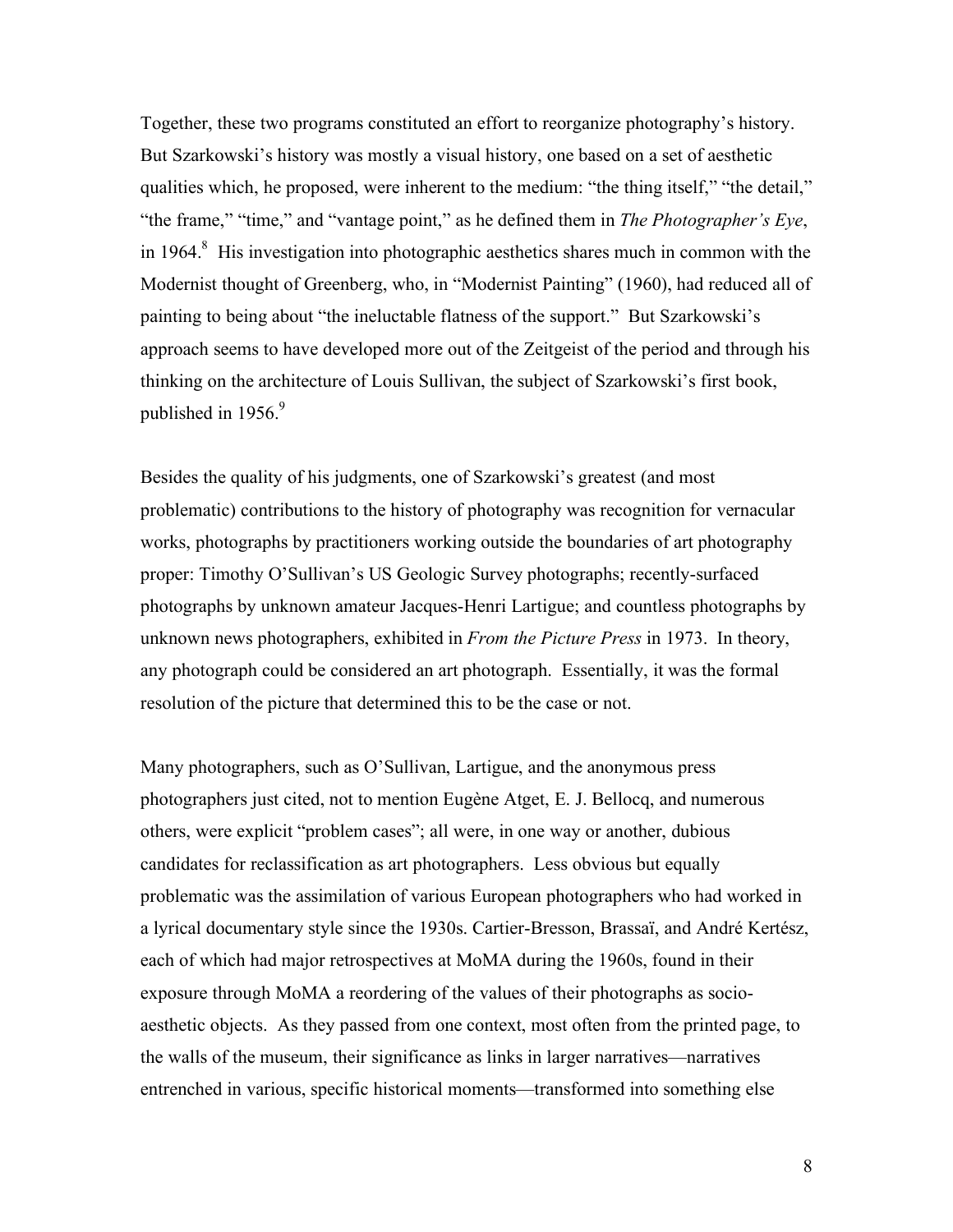altogether. They became entrenched in a different narrative, one reflecting the interests of artists, critics, and the US public at a specific moment in America's discovery and formulation of its various artistic traditions.

What was to be made of photographs full of social and political content—"humanist photographs"—during a period of pronounced Formalism in art criticism? Recall as well, this was a time of intense political discomfort in the US, a time of radical social instability and Communist paranoia, resulting, paradoxically, in a climate of depoliticization, if we are to accept the term proposed by Guilbaut. Two responses tended to occur. First, photographs full of social meaning might be assessed according to their formal resolution; they become tableaus of fixed forms, "compositions," their content only nominal. Second, in instances when content cooperated, such photographs might become vessels for nostalgia, tourist-brochure illustrations for travel to another time and place. In the first instance, one observes photography garnering the power of a popular critical mode, one that could substantially elevate respect for the medium. In the second instance, there is the appropriation of a romantic European past, a prehistory to enhance America's own relatively short history; having recently achieved global significance as a world power, the US was eager to expand its own sense of cultural depth and sophistication. (Significantly, the field of American art history has its roots in this period as well.) And in both instances, there is an evasion of subject matter. Whether Americans were simply isolated politically, made docile by the nonconfrontational photo-essay style of the picture magazines, or found physical comfort and consumerism more convenient than political engagement, they tended not to discuss—not in the art context anyway—what they were really looking at in photographs.

A telling exception to this formulation was Robert Frank's book *The Americans*, first published by Robert Delpire in France in 1958, and appearing amidst howls of scorn—as well as praise—in the US the following year. In France, the photographs were grounded in sociological intent, with texts by writers, such as William Faulkner and John Brown, accompanying the photographs. However, for the American version Frank stripped out the texts, allowing the photographs to form their own logic as narrative units. The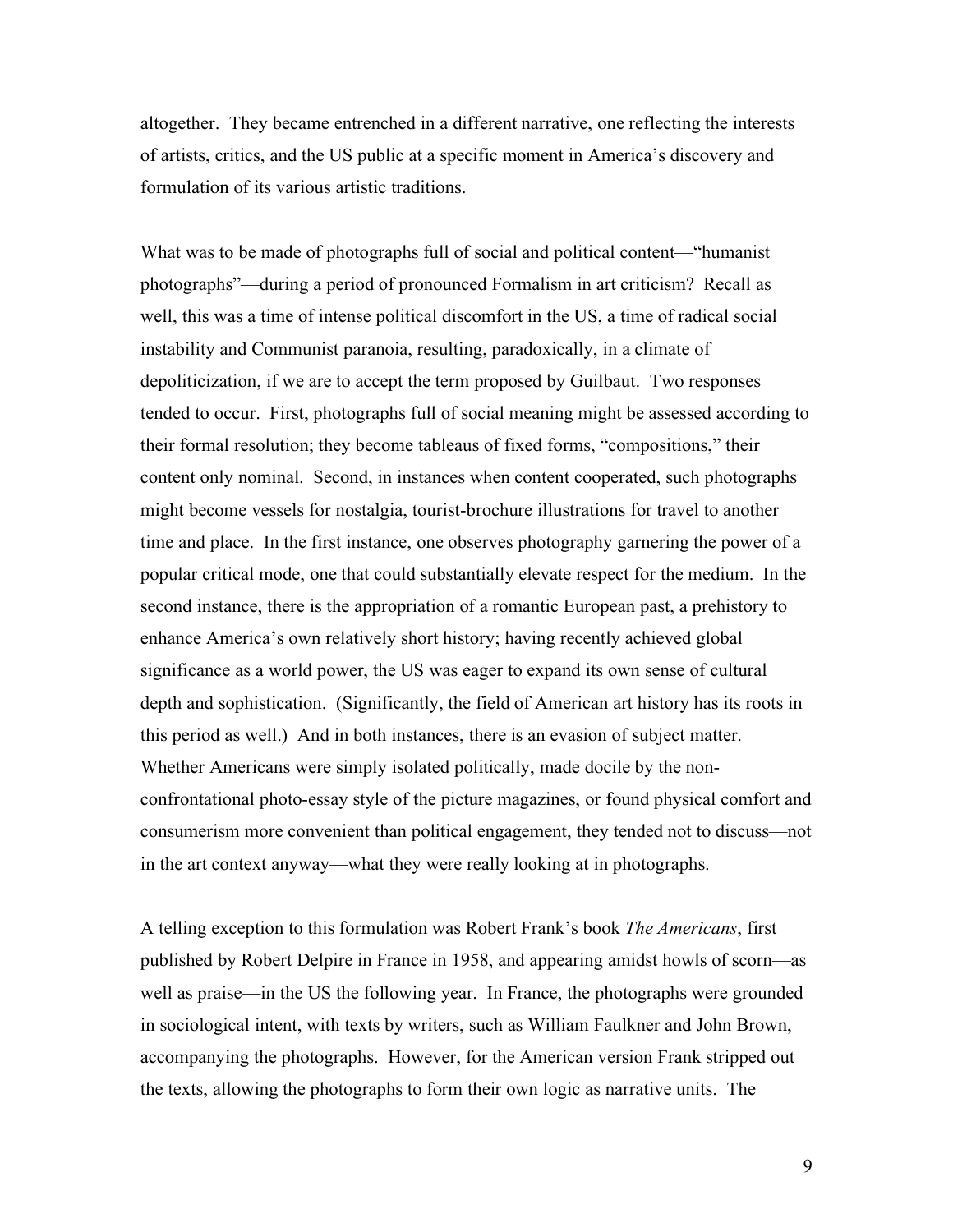approach defied contemporary expectations: the gritty style of the photographs (a dark stylish style) and the unsentimental treatment of the Americans pictured were seen as an assault on both fine art photography and American culture. The pictures were neither formal masterpieces in the Weston vein nor were they examples of responsible photojournalism. They were a new kind of visual poetry, created by rejecting accepted categories. 10

Others, who had engaged in other forms of photography for years, defied expectations less deliberately. Writing in *The New York Times* in 1970 on the occasion of a major retrospective at the Grand Palais, critic A. D. Coleman noted that Cartier-Bresson had done himself a disservice in *The Decisive Moment* (*Images à la sauvette*), his landmark book of 1952. This book, Coleman argued, was "responsible for distorting our perception of Cartier-Bresson," for it was full of "magnificent single images, a set of misleading masterpieces." Coleman was elaborating comments by Cartier-Bresson himself, made in the book's introduction, which discussed the picture story as a form comprising a series of images rather than single "decisive moments." Cartier-Bresson, Coleman points out, always considered himself first and foremost a serious photojournalist; "that he also happens to be an artist," Coleman concludes, "is secondary if not incidental."<sup>11</sup> A patent contrarian, Coleman liked to contradict establishment judgments made by Szarkowski (Cartier-Bresson's most recent exhibition at MoMA had been in 1968; he had been shown there once before, in 1947). The problem Coleman identifies here is one of the single journalistic image taken out of context and considered for its singular formal achievement. This approach not only muffled the content of the images through an overemphasis on form (Szarkowski liked to say that Cartier-Bresson's photographs were full of "visual wit"<sup>12</sup>), it also pointed out the difficulties, more generally, of separating photojournalism from art photography. Coleman's disdain for this is clear, but what were the available strategies for making this distinction during the 1960s?

In order to justify a journalism photograph as an art photograph, one had to dissociate the image from its function. The simplest approach was to lift a given image from a photo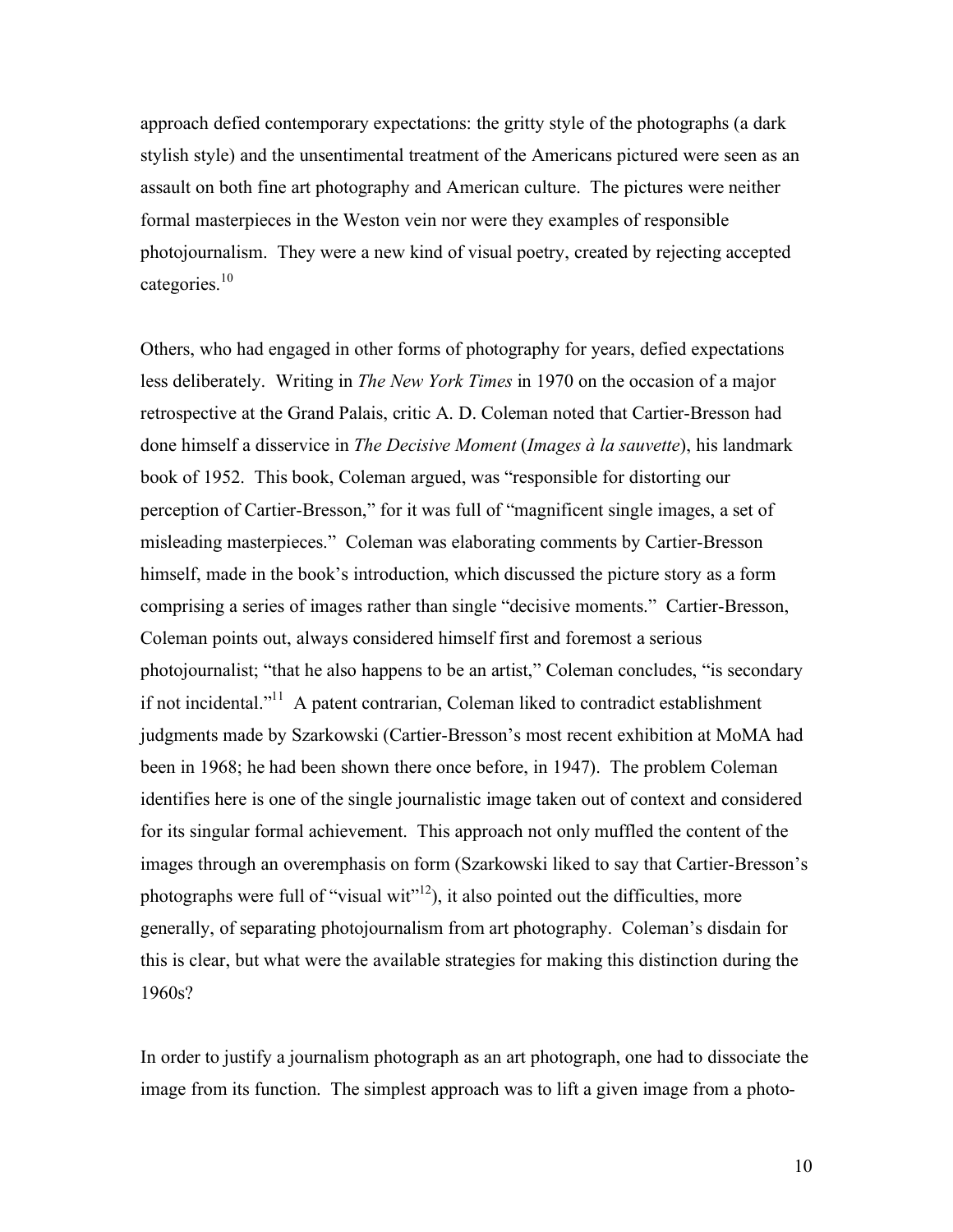essay, mat it, frame it, and hang it in isolation on a gallery wall. Of course, there would be other similar images on the surrounding walls, but framed individual pictures did not relate as they did within the pages of a magazine. Such placement not only interrupted the narrative sequence, it served to "liberate" the image from all verbal context. Short titles were provided, but nothing resembling the extensive explanatory captions provided in the magazines. In other words, all attributes contributing to the idea of utility were to be stripped away. Only in its uselessness as an aesthetic object could the photograph be appreciated as art. By Modernist standards, a work of art existed primarily as an object of *vision*. Interestingly, Steichen's large walk-through installations had been an attempt to win art status for journalism images as well; by blowing up the pictures, he created an optical circus, emphasizing the primacy of vision. Unfortunately, his exhibitions proved to be narrative as well, proffering epic commentary on universal human struggles, from childbirth to warfare, and it was this specific failure—to disconnect the pictures from their role as story-telling units—that hobbled the entire approach.

Related was the photographer's role as a commercial being. This problematic had haunted photographers from the very beginning, forcing many to choose between their commercial and artistic identities, but at no time was the choice more critical than during the postwar period. In the 1947 MoMA catalogue of Cartier-Bresson's work, Lincoln Kirstein speaks of "the promiscuous anonymity of journalism," conjuring a labyrinth in which photographers had little choice over aesthetic judgments.<sup>13</sup> One approach that Cartier-Bresson discovered, as did others, was to develop a special style of exhibition print, one that was not only large but also showed the edges of the negative, proving that the image was created as a perfect object of vision at the moment of its inception. (Kirstein noted even in 1947 that Cartier-Bresson rarely cropped down his images during printing.)

Another approach to this dilemma was to characterize the photographer as an amateur, a large, unspecific category, with a nuance of "unaccomplished" in English, yet resonating with perfect opposition to the term "professional." Interestingly, most photographers laboring under the specter of commercialism were quickly stamped with this label.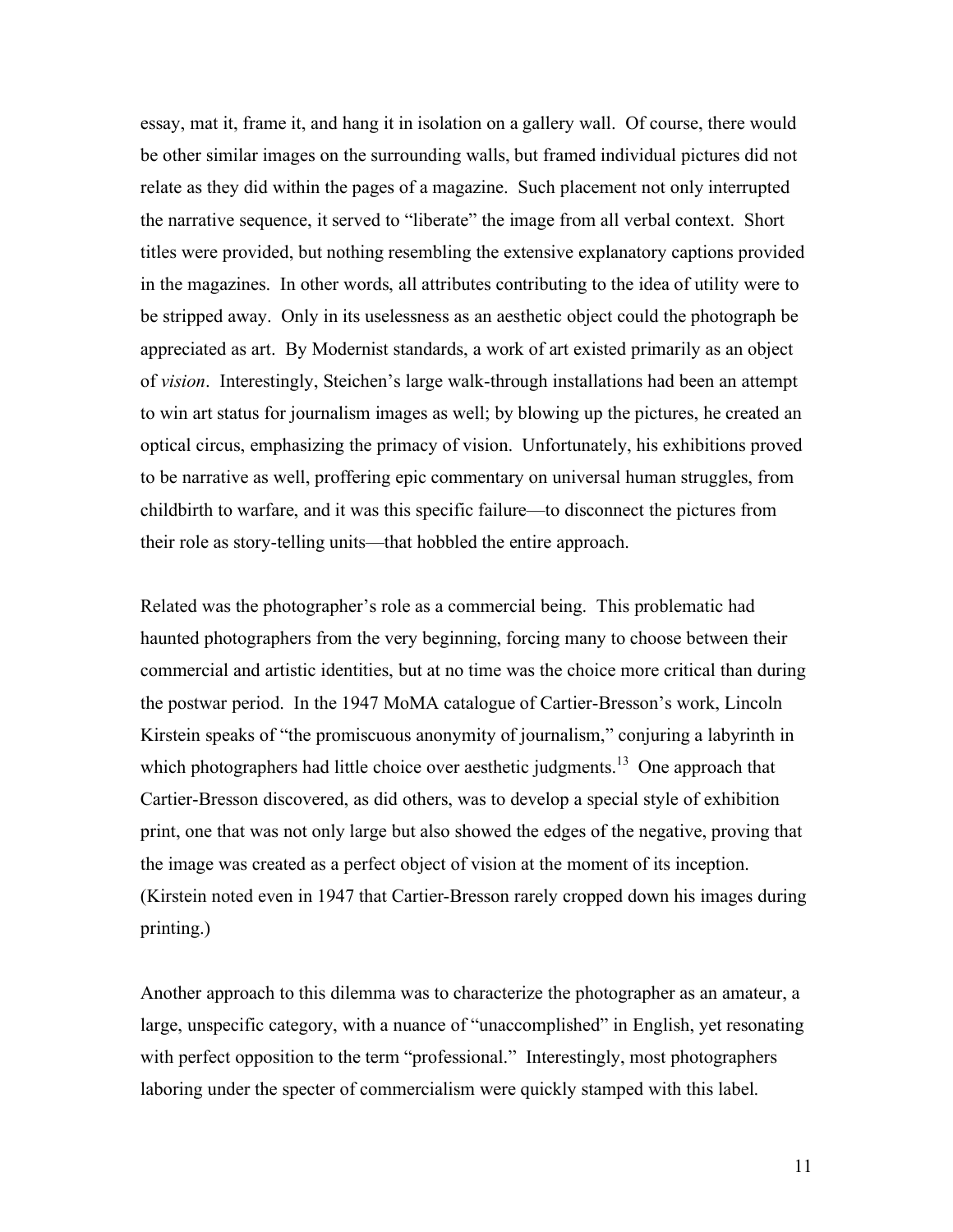Writing in the 1964 exhibition catalogue of Kertész's work, Szarkowski emphasized the photographer's identity as an amateur, claiming that his career had been eclipsed due to his refusal to work commercially once in the US. In a line sounding very much like Szarkowski's assessment of Lartigue from the previous year, the curator wrote that Kertész worked as "a greatly gifted beginner discovering for the first time the beauty of photography."<sup>14</sup> Also similar to Lartigue, Kertész augmented this kind of mythification by adding his own supporting commentary. To a question posed in a 1963 interview, Kertész responded: "Amateur period? I regard myself as an amateur today, and I hope that's what I will stay until the end of my life. I'm forever a beginner who discovers the world again and again."<sup>15</sup>

A related point that was often emphasized was the idea of the photographer as nothing but an eye, a being with no interest in the technical aspects of photography—nor even the social machinations of the visible world—beyond its ability to enhance and capture vision as a set of abstracted forms. Lartigue and Kertész both invented "eye-trap" stories in the 1960s (who borrowed from whom is not clear), claiming that as children they photographed without cameras by simply opening and closing their eyes. The fashion for this idea is evident in the 1963 reedition of the earlier MoMA catalogue, into which Kirstein inserts the line: Cartier-Bresson is "always taking pictures, whether or not he has a camera in hand."

That Americans were uncomfortable by what were suspected to be Cartier-Bresson's Socialist leanings is made clear by the simple fact that these pictures of India, China, and various war-torn or impoverished regions of the world were discussed, both in and outside of the museum, as examples of perfect compositions and, if the human content was addressed at all, they were examples of the photographer's pronounced warmth for humanity. The specifics—political conflict, oppression, poverty, abuses of power, violence—were seldom noted. Moreover, even though the mixing of media has always been considered forbidden in Modernist art, exceptions for photographers, especially those needing help with the separation between their work and photojournalism, were often granted. Cartier-Bresson was praised for his skill at drawing and for his interest in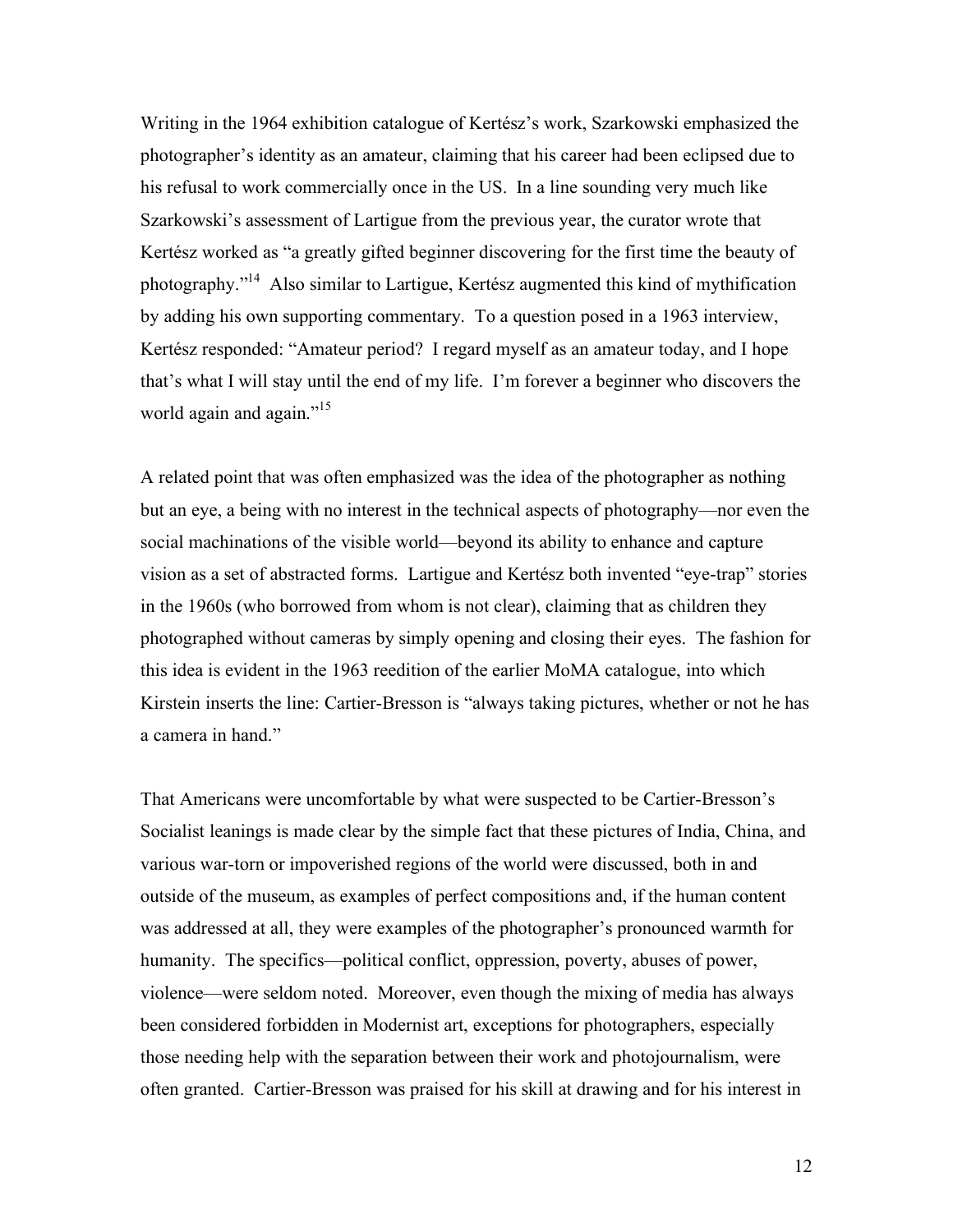filmmaking. Contradicting modernist dictums, it wasn't the quality of the still image alone that elevated the work to art status; it achieved that level despite associations with other "impure" forms.

If direct address of photographic content posed such a problem, the threat could be reduced through an overlay of nostalgia. Although many photographers worked in this mode, Brassaï was a leader of sorts, making use of the photo book as part of a flourishing cottage industry for the promotion of "Old Paris." The photo book itself may be seen as a "third way," between magazine photojournalism and the museum exhibition, for it offered photographers a means of control—of image selection, sequencing, and the use of language in the handling of captions. In his subject matter, Brassaï, of course, was not alone. It is impressive to consider all of the books produced between the 1930s and the 1970s, somewhere between Paris and New York, on this particular subject. What interests us here are not so much the books produced in France, but those reeditioned or produced intentionally for an English-speaking audience. For example, three years after Atget's death in 1927, *Atget: photographe de Paris* was published; of more interest in this context is Berenice Abbott's *The World of Atget*, published in New York in 1964. Another example: Kertész produced *Paris vu par André Kertész* in 1934; Cartier-Bresson came out with *Vive la France* in 1970 (in French), issued as *Cartier-Bresson's France* via New York the following year.

Although Brassaï's book *Paris de nuit* (1933) was not published in the US until 1987, a London edition had appeared, also in 1933; moreover, the book was accessible enough for foreign export as it was simply a book of "60 photos" with a brief introduction by Paul Morand. *Camera in Paris*, made explicitly for an Anglophone audience, was published in 1949 and contains many photographs first appearing in P*aris de nuit*. *Camera in Paris* clearly reflects its mid-century English-speaking audience—an audience searching for a preconceived idea of Paris as a city of art, monumental architecture, and social decadence—and is thus fundamentally conservative in outlook; such thematics are represented in the tamest selection of photographs, organized under headings, such as "The Grand Sights" and "Famous Shows." This was a far cry from the selection of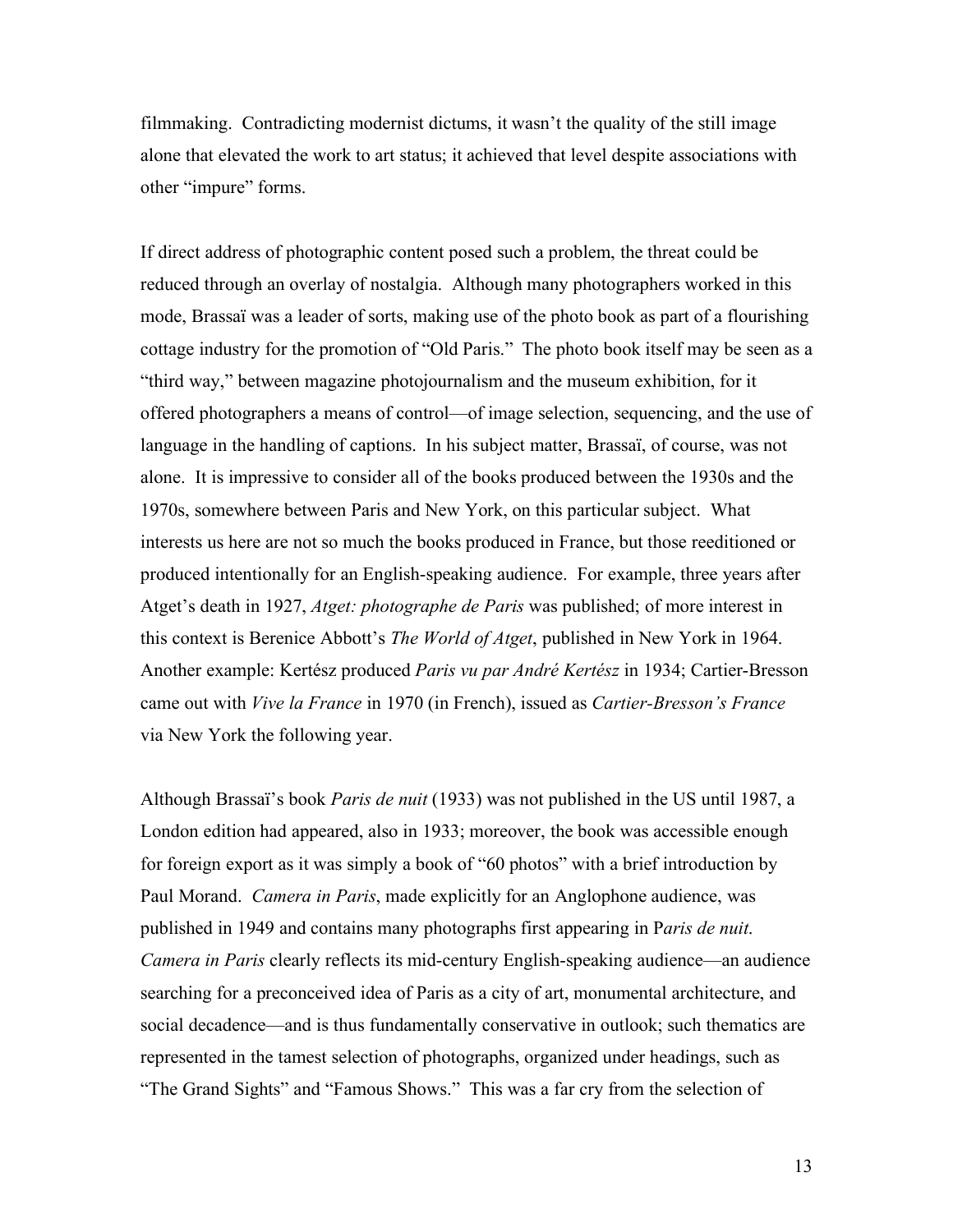images appearing in 1976 in *The Secret Paris of the '30s*, which contained images of prostitutes and homosexuals, the full range of "social debris," attractive to Americans by now fully engaged in their own sexual revolution. In between, *Grafitti* appeared in 1961, but only in a small edition and in French, and *Picasso and Company* in 1966, two years after the French version, *Conversations avec Picasso* (1964). Signifying the end of an epoch, *The Artists of My Life* appeared in 1982, two years before the photographer's death; it was so popular, it was reeditioned in both London and New York the following year.

Brassaï had, of course, appeared in numerous legitimate art contexts during these years notably, he was given solo exhibitions at the Art Institute of Chicago in 1954 and at MoMA in 1968—and much of the same rhetoric of Formalism and "the amateur" was used. More relevant here is the way in which Brassaï's publications managed to perpetuate a form of watered-down Surrealism, which quickly took root as part of the identity of the city of that movement's origin. It is difficult to explain the mania for French culture manifested in the translations of novels, numerous popular films with French subjects, in addition to the multitude of photography books that swept the US during the postwar period. Nostalgia usually suggests a form of escapism, a longing for the past. In this case, nostalgia seemed to offer up a blunted memory of the entre-guerre period, depicted as an era of gaiety and mystery rather than one of hardship and suffering. Moreover, as suggested earlier in this essay, such consumerist manifestations of the past might be seen as a packaged cultural inheritance. The US, with its longstanding belief in the idea that "art comes from France," was transferring the attitude to the larger arena of mass culture. Just as American AbEx painting was seen as a direct descendant of Cézanne and Picasso, American culture could garner the sophistication associated with French culture, if in no other way than having the good taste to consume French food, fashion, and books on photography.

To bring such considerations back to Modernist photography, one need only connect the dots, matching photographers from one context to the other: Brassaï as precursor to Diane Arbus; Kertész and Cartier-Bresson as precursors to Garry Winogrand and Lee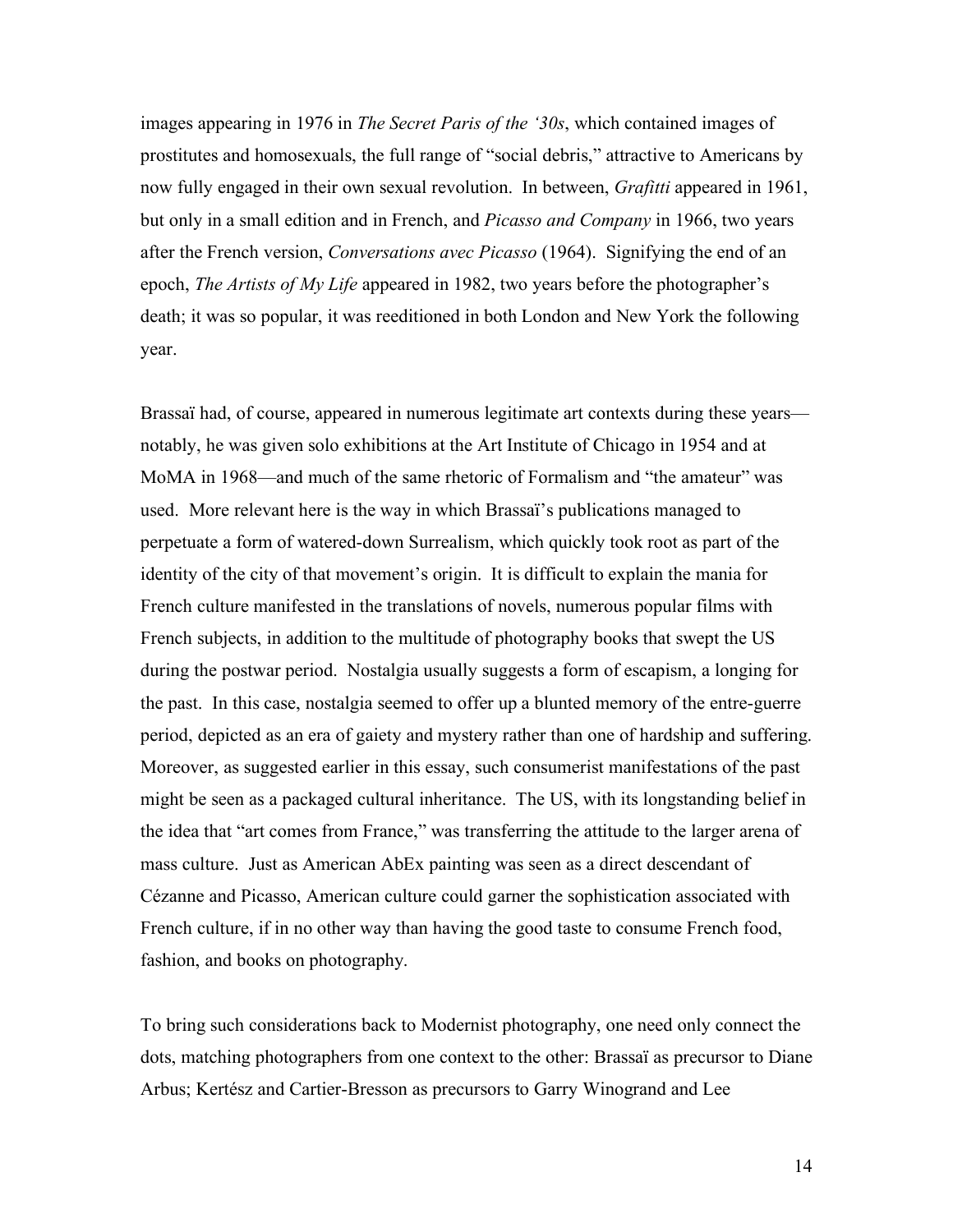Friedlander. The first group provided a photographic tradition for the second; the second made the first seem fresh and contemporary. Of course, there were obvious discrepancies, the most palpable being the difference between the complex identities of the earlier French photographers vis-à-vis their American counterparts, who, for the first time in a long time in photography's history, were able to look at themselves simply as artists. At MoMA, where such ideas were encouraged, the argument was never too overt or didactic. Szarkowski, always subtle in his writing, might suggest several photographers in relation to the one at hand, yet he made no real commitments. The result was a broad, flexible notion of "the patterns of influence," to use one of the curator's own favorite phrases. For all the strength of his ideas, executed in both compelling prose and striking gallery installations, he left photography's history open, permeable, with lots of room to breathe. Indeed, pairings such as those just cited, some based more in historical reality than others (Arbus, for example, explicitly credited Brassaï as an important influence on her work), offered food for thought more than a lapidary history. Such connections pointed to a very large notion of history indeed, one in an ongoing state of discovery, which operated according to the simple process of putting pictures together and seeing what happened. Moreover, it was a populist history, appropriate to American democracy. All one needed to participate was a pair of sharp eyes.

 <sup>1</sup> Eva Cockcroft, "Abstract Expressionism: Weapon of the Cold War," *Artforum* <sup>12</sup> (June 1974): 39-41. <sup>2</sup> Serge Guilbaut, trans. Arthur Goldhammer, *How New York Stole the Idea of Modern* 

*Art: Abstract Expressionism, Freedom, and the Cold War* (Chicago: University of Chicago Press, 1983). <sup>3</sup> Susan Sontag, "On Style" (1964), reproduced in Susan Sontag, *Against Interpretation,*

*and Other Essays* (New York: Picador, 2001), 15-16.

<sup>&</sup>lt;sup>4</sup> Reproduced in Jonathan Harris, "Modernism and Culture in the USA, 1930-1960," in *Modernism in Dispute: Art Since the Forties*, eds. Paul Wood et al. (New Haven and London: Yale University Press, 1993), 39.

<sup>5</sup> Clement Greenberg, "The Decline of Cubism" (1948), in *Art In Theory, 1900-1990*, eds. Charles Harrison and Paul Wood (Oxford and Cambridge, Mass.: Blackwell, 1993), 572.

<sup>6</sup> Clement Greenberg, "Modernist Painting" (1960), in *Art in Theory, 1900-1990*, 754-60. <sup>7</sup> See "Aaron Siskind: The Bond and the Free," in Peter Bunnell, *Inside the Photograph:*

*Writings on Twentieth-Century Photography* (New York: Aperture, 2006), 90-100.